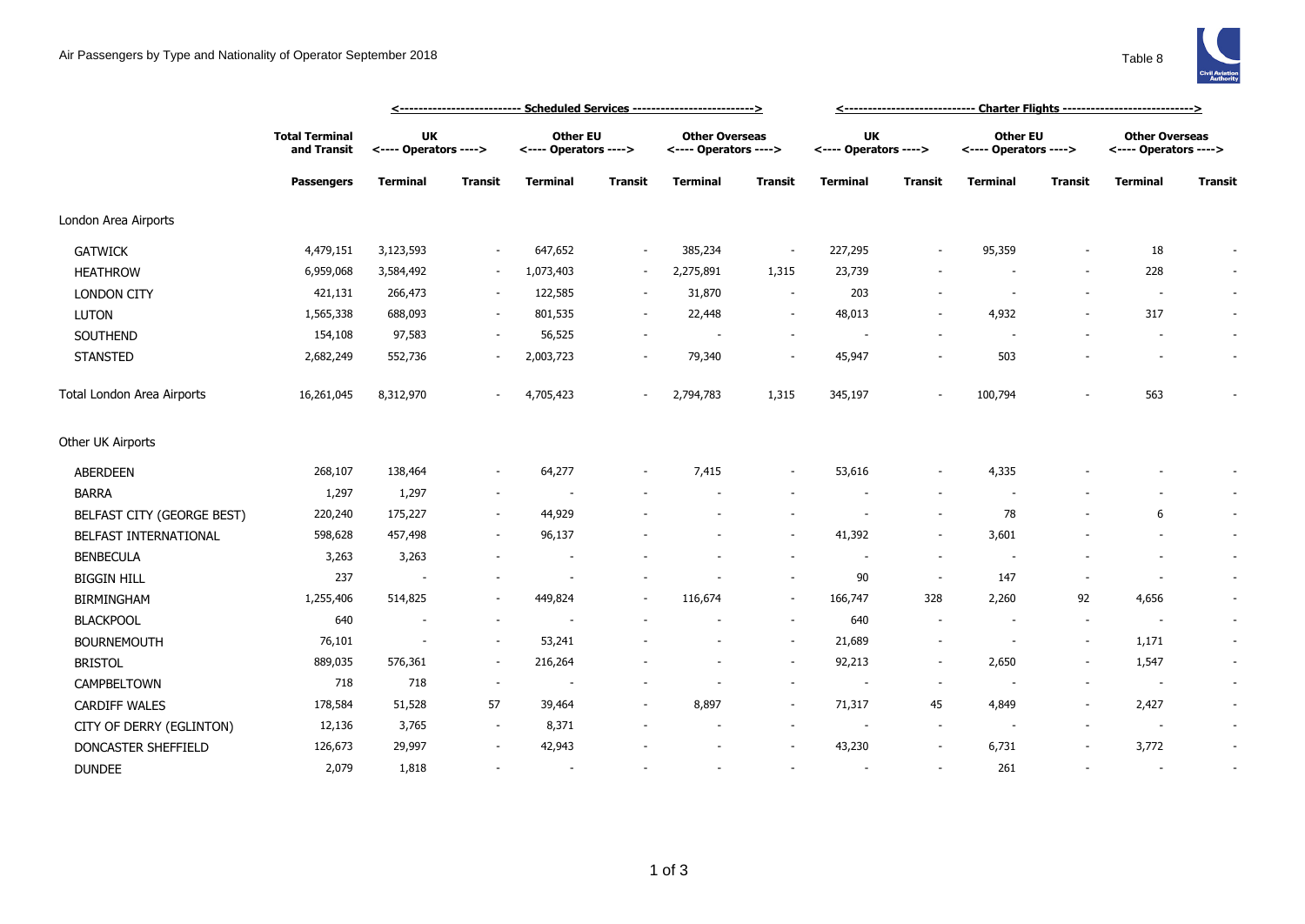

|                                       |                                                           | <u> &lt;--------------------------- Scheduled Services --------------------------&gt;</u> |                |                                          |                |                                                |                |                                    |                          |                                          |                          |                                                |                |
|---------------------------------------|-----------------------------------------------------------|-------------------------------------------------------------------------------------------|----------------|------------------------------------------|----------------|------------------------------------------------|----------------|------------------------------------|--------------------------|------------------------------------------|--------------------------|------------------------------------------------|----------------|
|                                       | <b>Total Terminal</b><br>and Transit<br><b>Passengers</b> | UK<br><---- Operators ---->                                                               |                | <b>Other EU</b><br><---- Operators ----> |                | <b>Other Overseas</b><br><---- Operators ----> |                | <b>UK</b><br><---- Operators ----> |                          | <b>Other EU</b><br><---- Operators ----> |                          | <b>Other Overseas</b><br><---- Operators ----> |                |
|                                       |                                                           | <b>Terminal</b>                                                                           | <b>Transit</b> | <b>Terminal</b>                          | <b>Transit</b> | <b>Terminal</b>                                | <b>Transit</b> | <b>Terminal</b>                    | <b>Transit</b>           | <b>Terminal</b>                          | <b>Transit</b>           | <b>Terminal</b>                                | <b>Transit</b> |
| Other UK Airports                     |                                                           |                                                                                           |                |                                          |                |                                                |                |                                    |                          |                                          |                          |                                                |                |
| DURHAM TEES VALLEY                    | 12,649                                                    | 2,096                                                                                     | 113            | 10,297                                   |                |                                                |                | 143                                |                          |                                          |                          |                                                |                |
| <b>EAST MIDLANDS</b><br>INTERNATIONAL | 551,719                                                   | 231,156                                                                                   |                | 257,510                                  |                |                                                |                | 59,825                             |                          | 2,020                                    |                          | 1,208                                          |                |
| EDINBURGH                             | 1,364,613                                                 | 736,499                                                                                   |                | 496,233                                  |                | 104,836                                        | 222            | 23,869                             |                          | 2,726                                    |                          | 228                                            |                |
| <b>EXETER</b>                         | 92,913                                                    | 65,842                                                                                    |                | $\overline{\phantom{a}}$                 |                |                                                | $\sim$         | 22,950                             | $\sim$                   | 1,413                                    | $\overline{\phantom{a}}$ | 2,708                                          | $\sim$         |
| <b>GLASGOW</b>                        | 955,964                                                   | 636,806                                                                                   | $\sim$         | 168,740                                  |                | 97,206                                         | $\sim$         | 49,504                             | $\overline{\phantom{a}}$ | 3,658                                    | 50                       | $\overline{\phantom{a}}$                       | $\sim$         |
| <b>HUMBERSIDE</b>                     | 18,700                                                    | 1,815                                                                                     | 63             | 11,288                                   |                |                                                | $\sim$         | 4,213                              | $\overline{\phantom{a}}$ | 1,234                                    | 87                       |                                                | $\sim$         |
| <b>INVERNESS</b>                      | 85,678                                                    | 78,147                                                                                    | 141            | 7,342                                    |                |                                                |                | 48                                 |                          |                                          |                          |                                                | $\sim$         |
| <b>ISLAY</b>                          | 3,072                                                     | 3,051                                                                                     | 21             |                                          |                |                                                |                |                                    |                          |                                          |                          |                                                | $\sim$         |
| ISLES OF SCILLY (ST.MARYS)            | 9,843                                                     | 9,843                                                                                     |                |                                          |                |                                                |                |                                    |                          |                                          |                          |                                                | $\sim$         |
| <b>KIRKWALL</b>                       | 16,740                                                    | 15,588                                                                                    | 1,130          |                                          |                |                                                |                |                                    |                          | 22                                       |                          |                                                |                |
| LANDS END (ST JUST)                   | 6,977                                                     | 6,898                                                                                     | 79             |                                          |                |                                                |                |                                    |                          |                                          |                          |                                                | $\sim$         |
| <b>LEEDS BRADFORD</b>                 | 464,524                                                   | 294,058                                                                                   | $\sim$         | 145,474                                  |                |                                                | $\sim$         | 20,903                             | $\overline{\phantom{a}}$ | 4,089                                    |                          |                                                | $\sim$         |
| LERWICK (TINGWALL)                    | 313                                                       | 313                                                                                       | $\sim$         |                                          |                |                                                | $\sim$         |                                    |                          |                                          |                          | $\overline{a}$                                 |                |
| LIVERPOOL (JOHN LENNON)               | 478,443                                                   | 245,068                                                                                   | 140            | 228,393                                  | 860            | 346                                            | $\sim$         | 1,766                              | $\overline{\phantom{a}}$ | 1,740                                    |                          | 130                                            | $\sim$         |
| <b>LYDD</b>                           | 38                                                        | 32                                                                                        | $\sim$         | $\overline{\phantom{a}}$                 | $\sim$         | $\overline{\phantom{a}}$                       | $\sim$         | $\overline{4}$                     |                          | $\overline{2}$                           |                          | $\overline{\phantom{a}}$                       | $\sim$         |
| <b>MANCHESTER</b>                     | 2,840,678                                                 | 1,416,917                                                                                 | 181            | 785,541                                  | 89             | 325,386                                        | 1,572          | 289,329                            |                          | 16,815                                   |                          | 4,848                                          | $\sim$         |
| NEWCASTLE                             | 579,191                                                   | 428,576                                                                                   | 124            | 126,499                                  | $\sim$         | 23,992                                         | $\sim$         |                                    |                          |                                          |                          | $\sim$                                         | $\sim$         |
| NEWQUAY                               | 45,922                                                    | 32,767                                                                                    | 14             | 13,141                                   |                |                                                |                |                                    |                          |                                          |                          |                                                |                |
| <b>NORWICH</b>                        | 57,209                                                    | 14,484                                                                                    | $\sim$         | 13,611                                   |                |                                                | $\sim$         | 25,730                             |                          | 1,828                                    |                          | 1,556                                          | $\sim$         |
| <b>PRESTWICK</b>                      | 79,926                                                    | $\overline{\phantom{a}}$                                                                  | $\sim$         | 79,920                                   | 6              |                                                | $\sim$         |                                    |                          |                                          |                          |                                                | $\sim$         |
| <b>SCATSTA</b>                        | 13,559                                                    | $\overline{\phantom{a}}$                                                                  |                | $\overline{\phantom{a}}$                 |                |                                                | $\sim$         | 13,559                             |                          |                                          |                          |                                                | $\sim$         |
| SOUTHAMPTON                           | 180,025                                                   | 166,478                                                                                   |                | 9,634                                    |                |                                                | $\sim$         | 985                                |                          | 2,928                                    |                          |                                                | $\sim$         |
| <b>STORNOWAY</b>                      | 11,404                                                    | 11,193                                                                                    | 201            | $\sim$                                   |                |                                                |                | 10                                 |                          |                                          |                          |                                                |                |